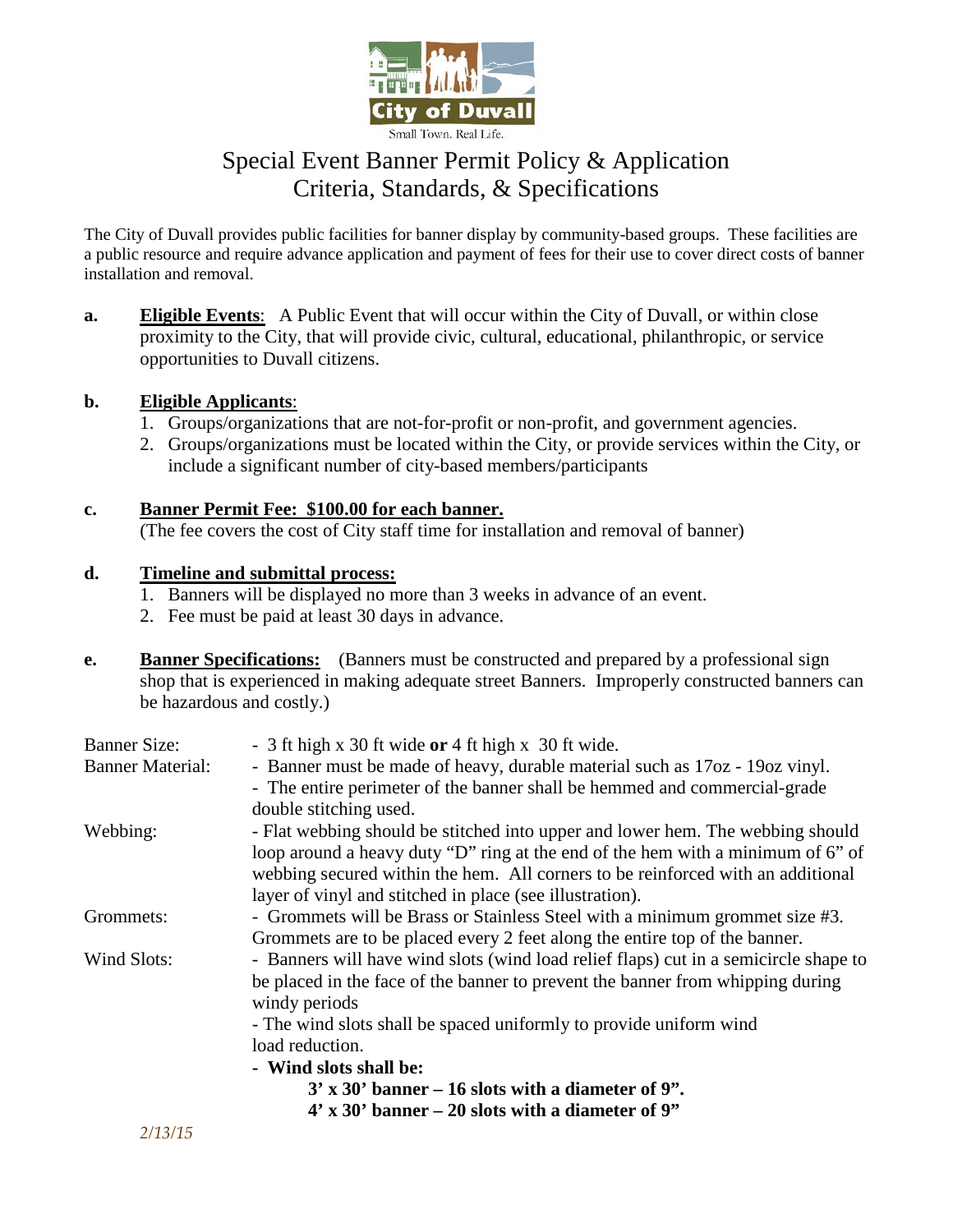# Banner Application Permit Form:

Banner Permit Fee: \$100.00 for each banner. Payable 30 days in advance.

| Organization name                                                                                                        | Address         |
|--------------------------------------------------------------------------------------------------------------------------|-----------------|
| Contact person                                                                                                           | Address         |
| Contact phone 1                                                                                                          | Contact phone 2 |
| Contact e-mail                                                                                                           |                 |
| Please attach:<br>$\mathbf{D}$ , and a set of the set of $\mathbf{f}$ and a set of $\mathbf{J}$ is a set of $\mathbf{J}$ |                 |

- **Photo or drawing of proposed banner.**
- **Copy of IRS not-for-profit or non-profit designation, if applicable**
- **Check or Money Order for \$100.00 payable to the City of Duvall for each banner.**  The Banner Fee is per banner site, each location is a separate fee.

**Location of banner placement**: *please select which location(s)*

 $\frac{1}{2}$  over the intersection of NE Stephens Street & Main Street. \$100.00

over the intersection of NE Virginia Street & Main Street. \$100.00

## **Desired date of installation:**

 **(**Banners will not be installed more than 3 weeks in advance of the event.)

Banner must be delivered to Duvall City Hall, 15535 Main Street NE, at least 5 days in advance of installation date.

**Submit Application and fee to**: Duvall City Hall, 15535 Main Street NE, P.O. Box 1300, Duvall, WA 98019

*The City of Duvall is not responsible for damage or destruction due to weather or other natural causes, which shall be the sole risk of the applicant.* 

Signed: Date:

*Applicant signature*